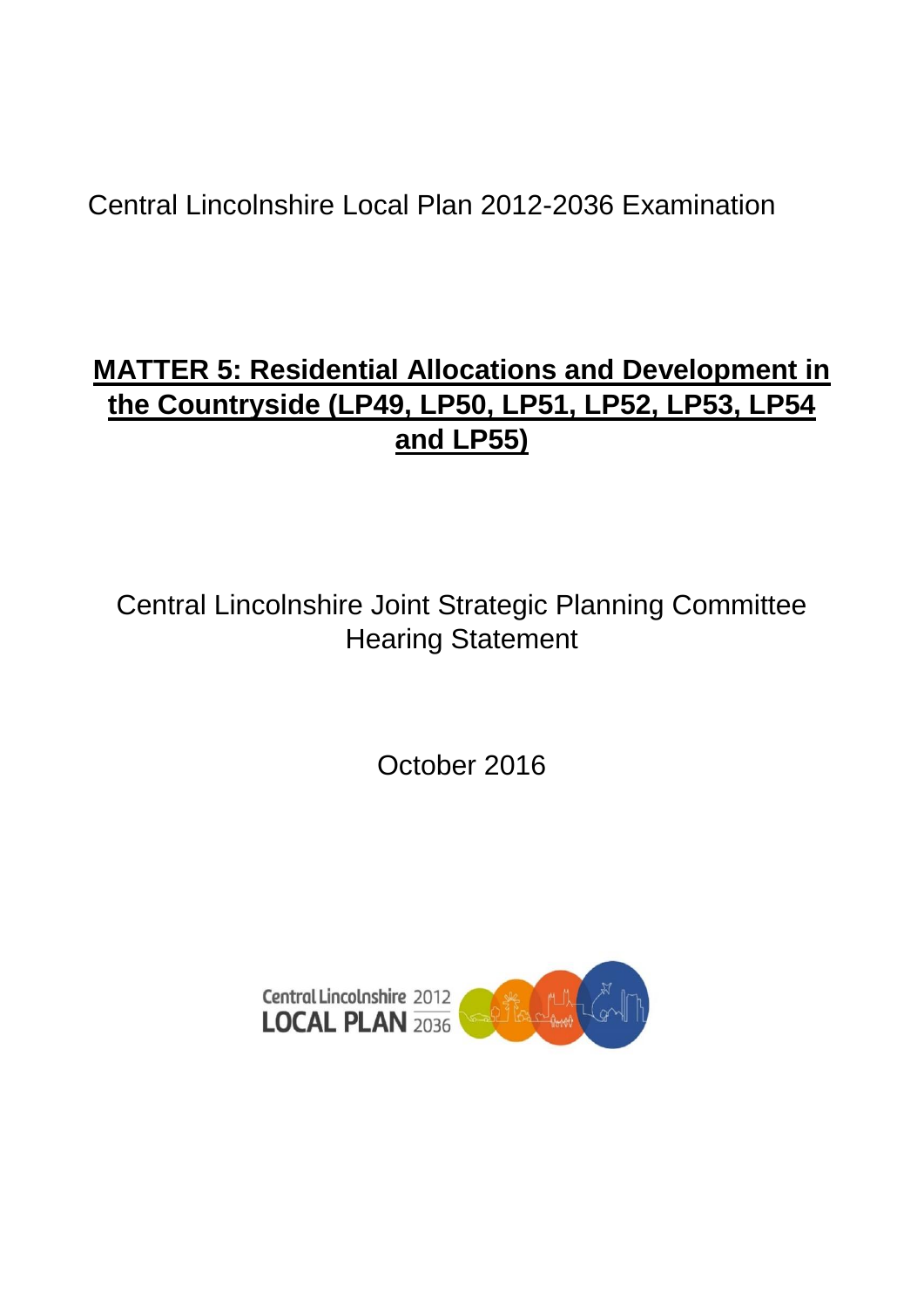# **MATTER 5: Residential Allocations and Development in the Countryside (LP49, LP50, LP51, LP52, LP53, LP54 and LP55)**

# **Issue 5a – General Questions**

*Q1. Was the site selection process robust? Were an appropriate selection of potential sites assessed? Were appropriate criteria taken into account in deciding which sites to select and was the assessment against these criteria robust? How was the red, amber, green scoring system in the Residential Allocations Evidence Report used to arrive at conclusions on the preferred allocations? Was any weighting given to particular criteria or scores? How was the Integrated Impact Assessment Score used given it is omitted from some site assessments? Was the previously developed status of land taken into account?*

The details of the assessment process is included in Evidence Report EVR48-54 (**PS.EVR48-54**). Paragraphs 4.1-4.7 of the evidence report demonstrate the source of sites and how sites were selected for assessment in the allocation process, and this process was robust. Paragraphs 4.8 to 4.12 of the evidence report details the criteria used in assessing the sites and how they were used. These criteria are appropriate for assessing the suitability of sites and the assessment followed was robust.

As detailed in the table under paragraph 4.10 of the evidence report, the red, amber and green scoring was used to identify constraints on sites and their likely impact on the suitability or deliverability of a site, and also to allow comparison between sites in terms of proximity to services and facilities. Furthermore, as touched upon in paragraph 4.11 of the evidence report, the presence of a red score on a site did not mean it was necessarily ruled out on that basis, as consideration was needed of the ability to mitigate the constraint, and to compare against other sites in the settlement. No particular weighting was applied to specific criteria, they were instead used to build up a picture of the situation on the site which then went into a qualitative consideration of which sites were best placed to deliver housing in accordance with the housing target and distribution strategy in the Local Plan.

In accordance with Sustainability Appraisal guidance, only sites that were considered to be suitable for allocation or reasonable alternatives were included in the Integrated Impact Assessment (IIA) of sites. This means that sites were omitted from the IIA assessment where they were subject to major constraints such as flood risk, where there was little or no scope for viable mitigation, or where they were known not to be available, for example. The scoring assessment used much of the same information as the red, amber, green scoring, but brought them together to consider the sustainability of each site as a whole. The scoring in the IIA formed part of the decision-making process on which sites to allocate, in order to ensure that sites being allocated were sustainable, and that no particularly sustainable sites were being omitted over others that were less sustainable.

Whether a site was previously developed or not was a factor in the assessment and consideration of sites. Whilst this is not included as a red, amber or green scoring factor, it was considered against other constraints and opportunities in deciding which sites to allocate. Typically, where a previously developed site was not of high ecological value, it was preferred over greenfield sites, but consideration was still needed of other factors, including likelihood of achieving a suitable direct access, presence of constraints, proximity to services and facilities, and impact of sites on the sustainability of the settlement pattern, for example.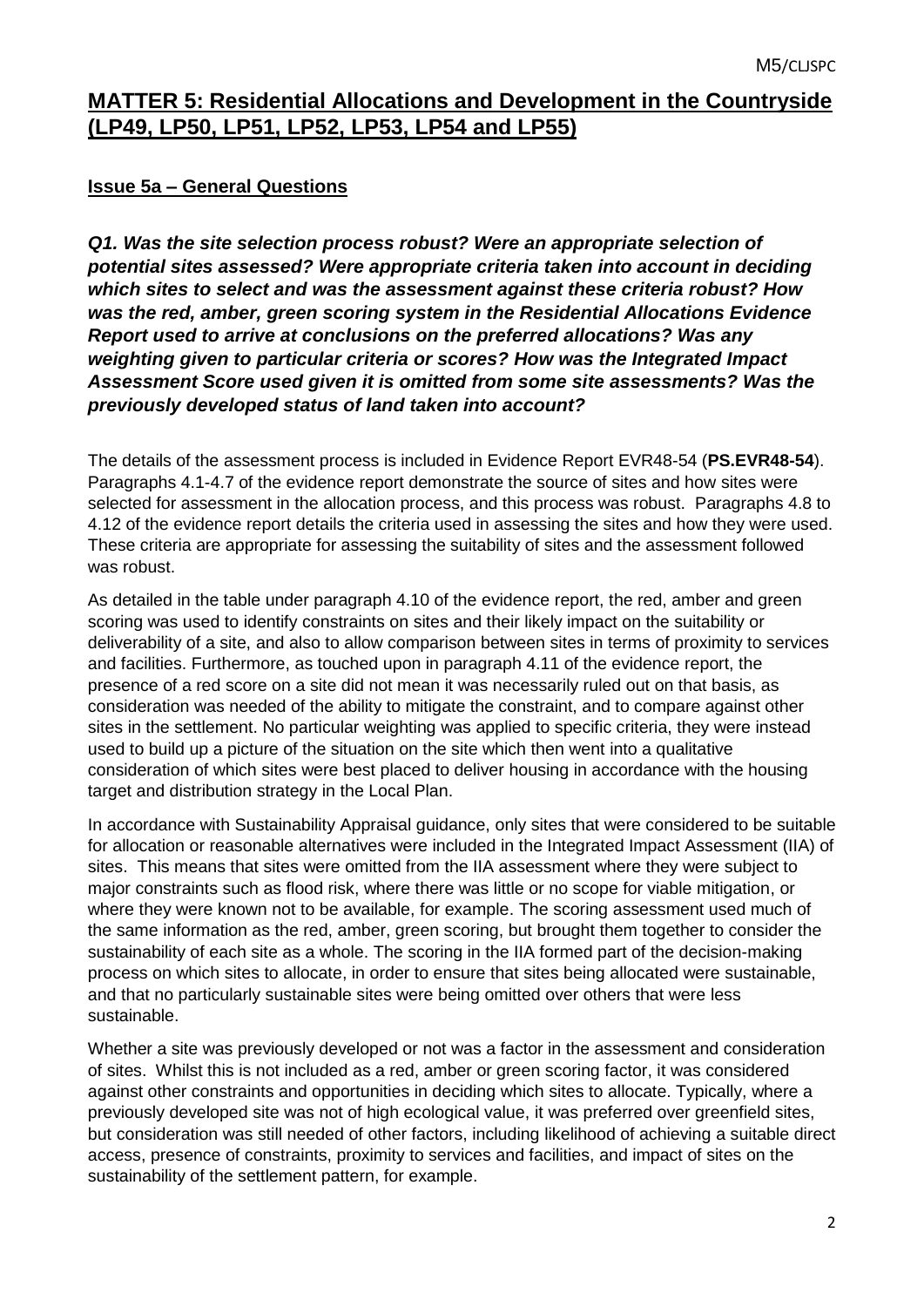## *Q2. Are there any significant factors that indicate that any sites should not have been allocated?*

No. All sites included as allocations in the plan are suitable for allocation.

# *Q3. Is there any risk that site conditions and constraints might prevent development or adversely affect viability and delivery? Are all sites viable and deliverable?*

Based on the information available on the sites and the local knowledge of the Local Plan Team and district officers, all sites are deliverable and viable. Whilst there is always a risk of unknown constraints or changes to market conditions impacting the deliverability of a site, the information on each site does not suggest this to be the case on any allocation site.

#### *Q4. Are the site boundaries correctly defined?*

The majority of boundaries are correct, however there are two minor changes needed which are suggested as modifications (Modification Main/SC/33 and Main/SC/34):

- The boundary of site CL4660 needs to be amended slightly on Inset Map 24 to reflect the adopted Neighbourhood Plan in Nettleham. This boundary was changed prior to the referendum on the neighbourhood plan. (Main/SC/33)
- The boundary of site CL529 needs to be amended on Inset Map 1 to remove the area to the south of Skellingthorpe Road. This area should not have been included within the allocation area as it is not within the area with planning permission. (Main/SC/34)

# *Q5. Are the assumptions regarding the density of development and net developable areas justified and based on available evidence?*

Yes, the assumptions are justified.

Many of the figures in the Local Plan are based on the numbers coming through permissions and applications on the specific site or based on additional information such as masterplans being drawn up for a site. For those sites where there is no additional information available and an assumption has to be made, the approach detailed in paragraphs 4.13 to 4.19 of the evidence report for residential allocations (**PS.EVR.48-54**). It is important to note that the figures used are only indicative as the Local Plan makes clear in paragraph 10.2.1.

The figures used in the assumptions originate from the Central Lincolnshire SHLAA – March 2010. Section 3.6 of this report highlighted that, in the absence of site-specific information a 'density multiplier would be used'. The figures were based on historic completions over a five year period in City of Lincoln, and for North Kesteven and West Lindsey settlements assumptions were drawn up locally depending on the type of location in accordance with the East Midlands Regional Plan and Planning Policy Statement 3 which were current at the time. Whilst the situation has moved on since 2010, these density assumptions remain appropriate for Central Lincolnshire today.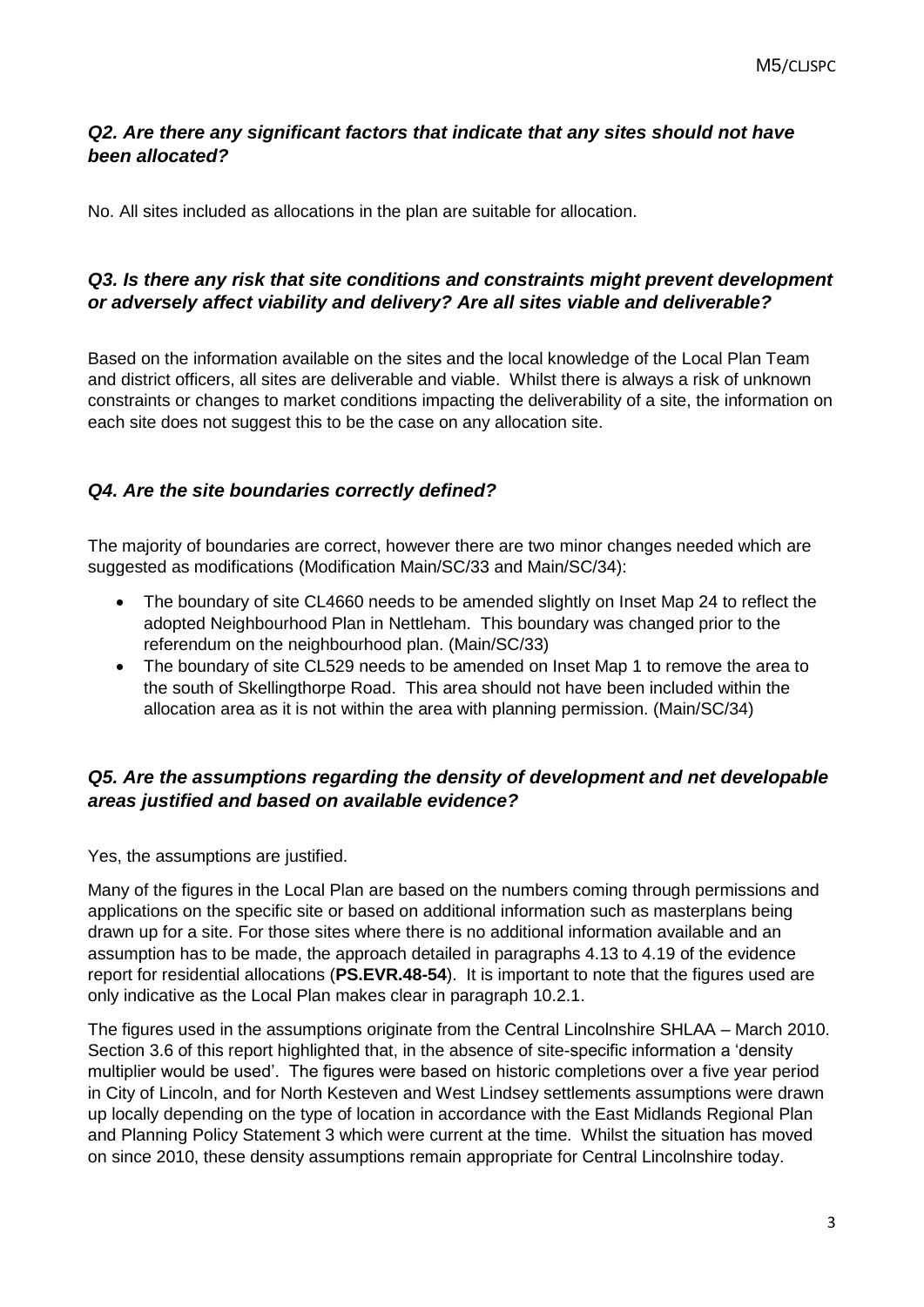The approach in 2010 was to apply the density assumption to the 'developable area' of a site to calculate the capacity. This approach has been replaced by an assumption about the percentage of a site that can reasonably be developed, where the larger the site, the greater the amount of land on the site is needed for infrastructure and incidental open space, for example. This assumption has been used by other Districts, for example Peterborough City Council, in calculations and has been subject to examination.

To ensure that the assumptions were adequate, they were tested against a range of site sizes and locations that were subject of applications across Central Lincolnshire.

This testing is included in the table below:

| Application No. | <b>District</b> | Type of<br>Location | Gross<br><b>Size</b> | <b>Actual site</b><br>delivery |               | Assumed delivery   |                          |                     |
|-----------------|-----------------|---------------------|----------------------|--------------------------------|---------------|--------------------|--------------------------|---------------------|
|                 |                 |                     |                      | No. of dwellings               | Gross density | Density Assumption | Assumption<br>Proportion | Dwelling assumption |
| 14/1257/OUT     | <b>NKDC</b>     | Suburban            | 7.82                 | 230                            | 29.4          | 40                 | 75%                      | 235                 |
| 13/1133/FUL     | <b>NKDC</b>     | Suburban            | 2.06                 | 52                             | 25.2          | 40                 | 75%                      | 62                  |
| 13/1464/FUL     | <b>NKDC</b>     | Suburban            | 1.45                 | 38                             | 26.2          | 40                 | 85%                      | 49                  |
| 14/1050/FUL     | <b>NKDC</b>     | Suburban            | 1.17                 | 34                             | 29.1          | 40                 | 85%                      | 40                  |
| 14/1353/ADVICE  | <b>NKDC</b>     | Rural               | 0.9                  | 25                             | 27.8          | 30                 | 85%                      | 23                  |
| 14/1481/OUT     | <b>NKDC</b>     | Rural               | 6.25                 | 120                            | 19.2          | 30                 | 75%                      | 141                 |
| 14/1580/FUL     | <b>NKDC</b>     | Rural               | 1.77                 | 38                             | 21.5          | 30                 | 85%                      | 45                  |
| 14/1139/FUL     | <b>NKDC</b>     | Rural               | 3.06                 | 75                             | 24.5          | 30                 | 75%                      | 69                  |
| 14/1553/FUL     | <b>NKDC</b>     | Rural               | 5.5                  | 132                            | 24.0          | 30                 | 75%                      | 124                 |
| 13/1388/OUT     | <b>NKDC</b>     | Rural               | 10.86                | 198                            | 18.2          | 30                 | 60%                      | 195                 |
| 14/0808/OUT     | <b>NKDC</b>     | Rural               | 2.7                  | 73                             | 27.0          | 30                 | 75%                      | 61                  |
| 14/0833/OUT     | <b>NKDC</b>     | Rural               | 4.4                  | 91                             | 20.7          | 30                 | 75%                      | 99                  |
| 15/0111/OUT     | <b>NKDC</b>     | Rural               | 2.2                  | 50                             | 22.7          | 30                 | 75%                      | 50                  |
| 14/0696/OUT     | <b>NKDC</b>     | Rural               | 2.4                  | 50                             | 20.8          | 30                 | 75%                      | 54                  |
| 14/1124/FUL     | <b>NKDC</b>     | Rural               | 5                    | 157                            | 31.4          | 30                 | 75%                      | 113                 |
| 15/0031/FUL     | <b>NKDC</b>     | Rural               | 2.61                 | 79                             | 30.3          | 30                 | 75%                      | 59                  |
| 14/0893/OUT     | <b>NKDC</b>     | Rural               | 9.34                 | 275                            | 29.4          | 30                 | 75%                      | 210                 |
| 14/0789/OUT     | <b>NKDC</b>     | Rural               | 4.45                 | 92                             | 20.7          | 30                 | 75%                      | 100                 |
| 14/0191/OUT     | <b>NKDC</b>     | Rural               | 8.64                 | 185                            | 21.4          | 30                 | 75%                      | 194                 |
| 13/1002/OUT     | <b>NKDC</b>     | Rural               | 2                    | 67                             | 33.5          | 30                 | 75%                      | 45                  |
| 15/0054/OUT     | <b>NKDC</b>     | Rural               | 1.5                  | 23                             | 15.3          | 30                 | 85%                      | 38                  |
| 14/1413/FUL     | <b>NKDC</b>     | Rural               | 1.7                  | 50                             | 29.4          | 30                 | 85%                      | 43                  |
| 2010/504/RM     | CoL             | Suburban            | 4.29                 | 255                            | 59.4          | 40                 | 75%                      | 129                 |
| 2014/0510/F     | CoL             | Suburban            | 1.53                 | 52                             | 34.0          | 40                 | 85%                      | 52                  |
| 2014/0017/RM    | CoL             | Suburban            | 2.85                 | 80                             | 28.1          | 40                 | 75%                      | 86                  |
| 2011/0389/O     | CoL             | Edge of centre      | 1.21                 | 150                            | 124.0         | 70                 | 85%                      | 93                  |
| 2012/0410/F     | CoL             | Suburban            | 0.8                  | 13                             | 16.3          | 40                 | 85%                      | 27                  |
| 2013/1268/F     | CoL             | Suburban            | 0.35                 | 12                             | 34.3          | 40                 | 100%                     | 14                  |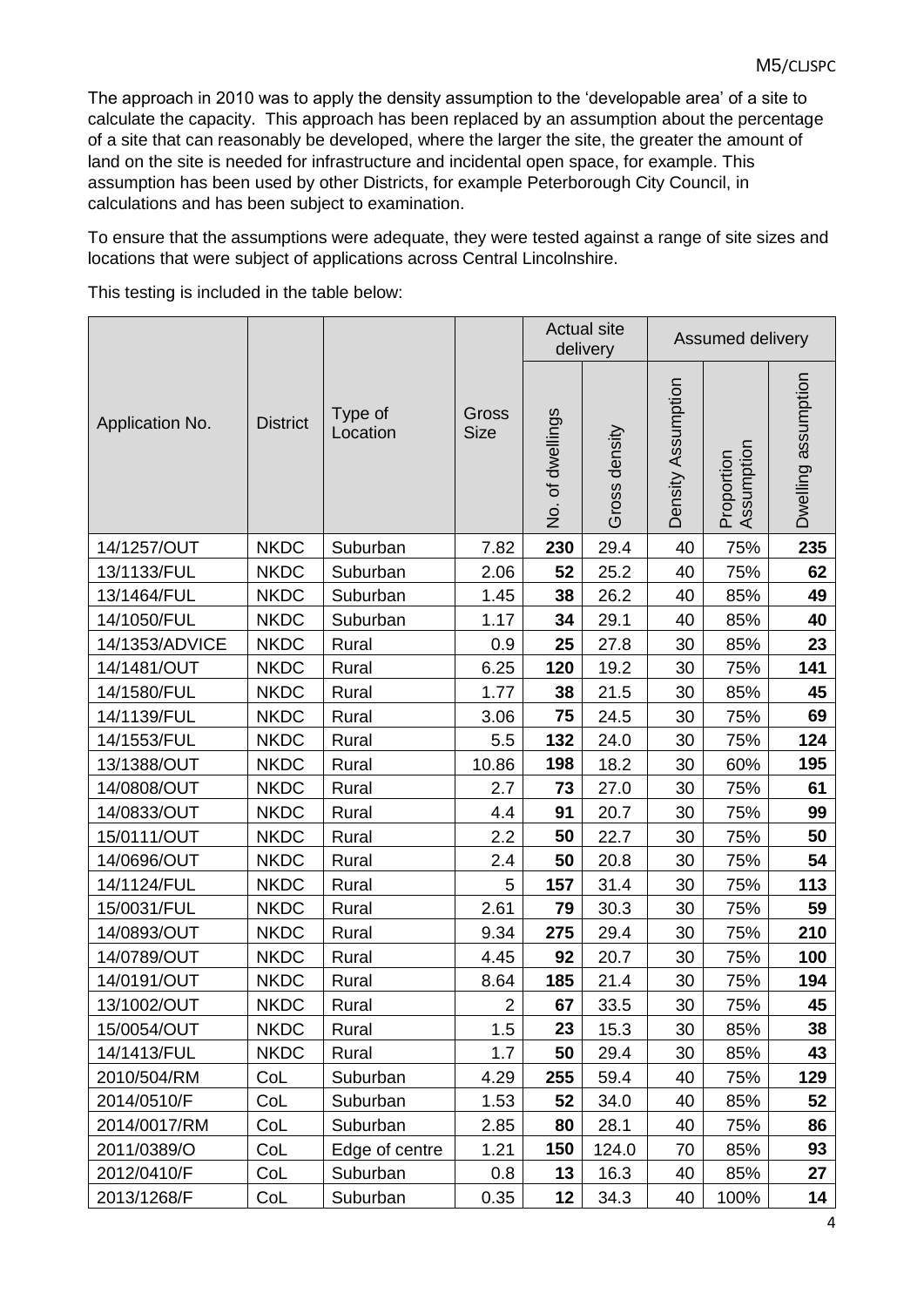| 2008/1235/RM | CoL | Suburban | 10<br>. | 30 | つに<br>∠∪.∠ | 4Λ<br>᠇◡ | 85% | Лſ<br>тv |
|--------------|-----|----------|---------|----|------------|----------|-----|----------|
|              |     |          |         |    |            |          |     |          |

This shows that there are occasions where the assumption was higher than the permission and there were occasions where the assumption was lower. In many circumstances the above sensitivity testing demonstrates a close correlation between the method applied and the actual delivery.

#### *Q6. The April 2016 Residential Allocations Evidence Report states that a site threshold of 25 dwellings was used to consider potential allocations as this allowed Officers to 'focus on sites that would make a significant contribution to housing supply'. Is this consistent with the PPG (3-010-20140306) which states that plan makers will need to assess a range of different site sizes and should consider all sites capable of delivering five or more dwellings? What impact does adopting a higher threshold have on the effectiveness of the Local Plan?*

Importantly, this question does not fully reflect the referenced PPG (3-010-20140306) in that the PPG states in the same paragraph that '*Where appropriate, plan makers may wish to consider alternative site size thresholds'*.

In addition, this part of the PPG is in relation to preparing Housing and Economic Land Availability Assessments, not Local Plans. The Committee is not aware there is any policy guidance which states that a threshold of five should be used for allocating sites in a Local Plan.

In Central Lincolnshire's case, the Local Plan is a strategic plan across three district areas covering a greater geographical area than the whole of Nottinghamshire, an area that includes more than 400 individual settlements with a growth level of 36,960 dwellings to 2036.

The use of a 25 threshold for considering allocations means that, not only could officers focus attention on sites that would make a significant contribution, but also that neighbourhood plans can make meaningful decisions about which sites should be delivered in their village. Where neighbourhood plans are not being pursued it will allow the market to deliver in a village in accordance with the policies of the plan. For urban areas, small sites can come forward under the policy framework of the plan and their contribution is taken into account through the conservative estimations of windfall. This is considered to be the appropriate approach for the Central Lincolnshire context. This approach is effective as it provides flexibility for rural areas and also certainty across Central Lincolnshire for what will be acceptable.

It should be noted that a threshold of 250 dwellings has been found sound in a post-NPPF and post-NPPG Local Plan (Fenland), so a figure of 25 for a plan of considerably greater scope (geographically and quantity of growth) is clearly sound.

Adopting a lower threshold would delay preparation of the Local Plan, reduce flexibility within the plan (because the thresholds in LP2 would be similarly be reduced) and reduce the ability of neighbourhood plans to come forward with their own small scale growth.

The threshold of 25 was announced in the Preliminary Draft Local Plan, and no substantive evidence was presented or depth of representation received which considered this threshold to be inappropriate.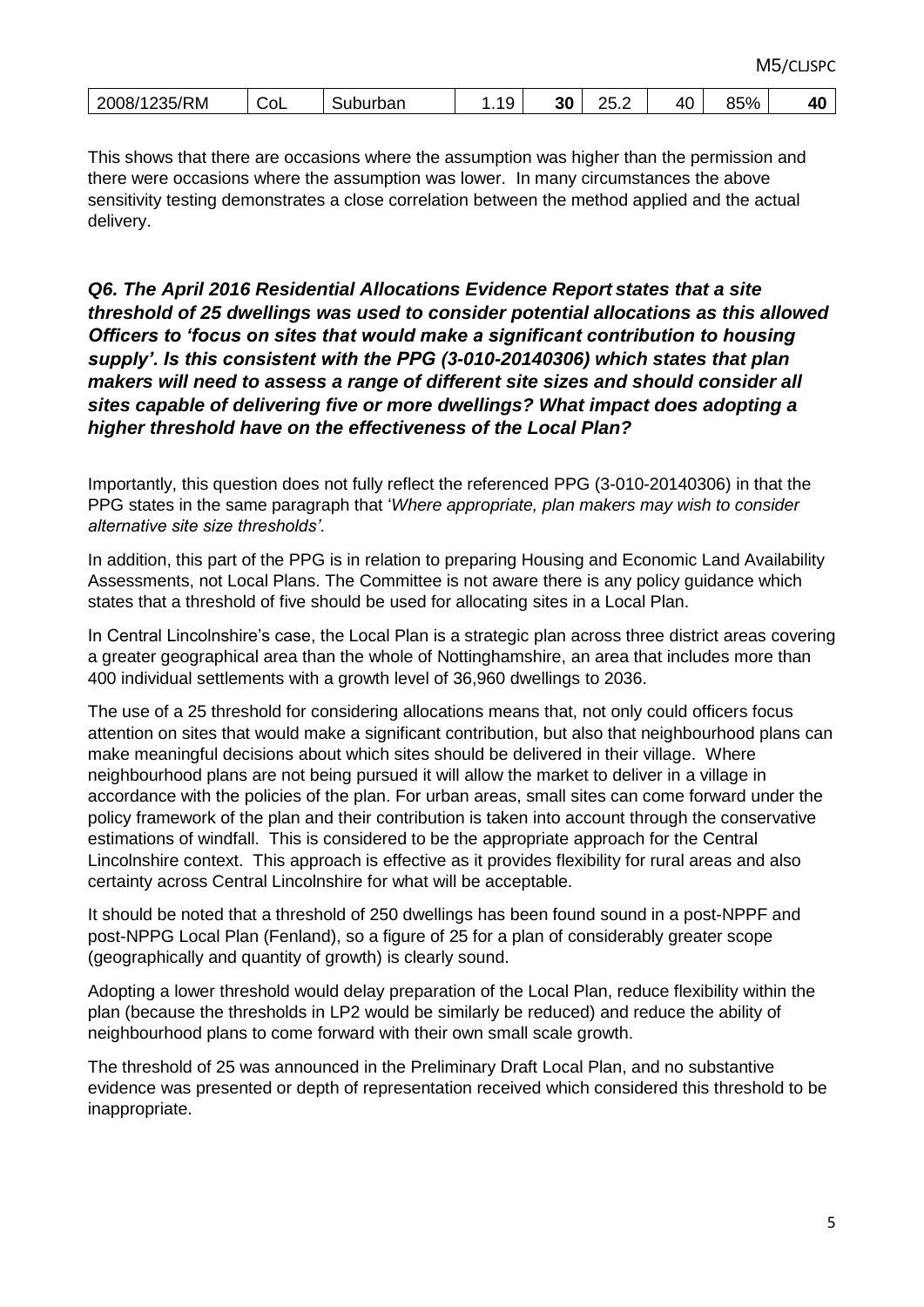# *Q7. Did the Constraints and Sustainability Assessment in the Residential Allocations Evidence Report assess each site against any relevant national/local planning policies and/or designations to establish which have reasonable potential for development?*

Yes. Sites were assessed for potential impact on nationally and locally designated heritage assets; national, regional and local wildlife designations. This is clarified in the table in paragraph 4.10 of the Residential Allocations Evidence Report (**PS.EVR48-54**) and Table 4.3 of the Integrated Impact Assessment (**E001C**). These assessments were developed considering the requirements of the NPPF and policies in the Local Plan to ensure they would be in accordance with the relevant local and national policies.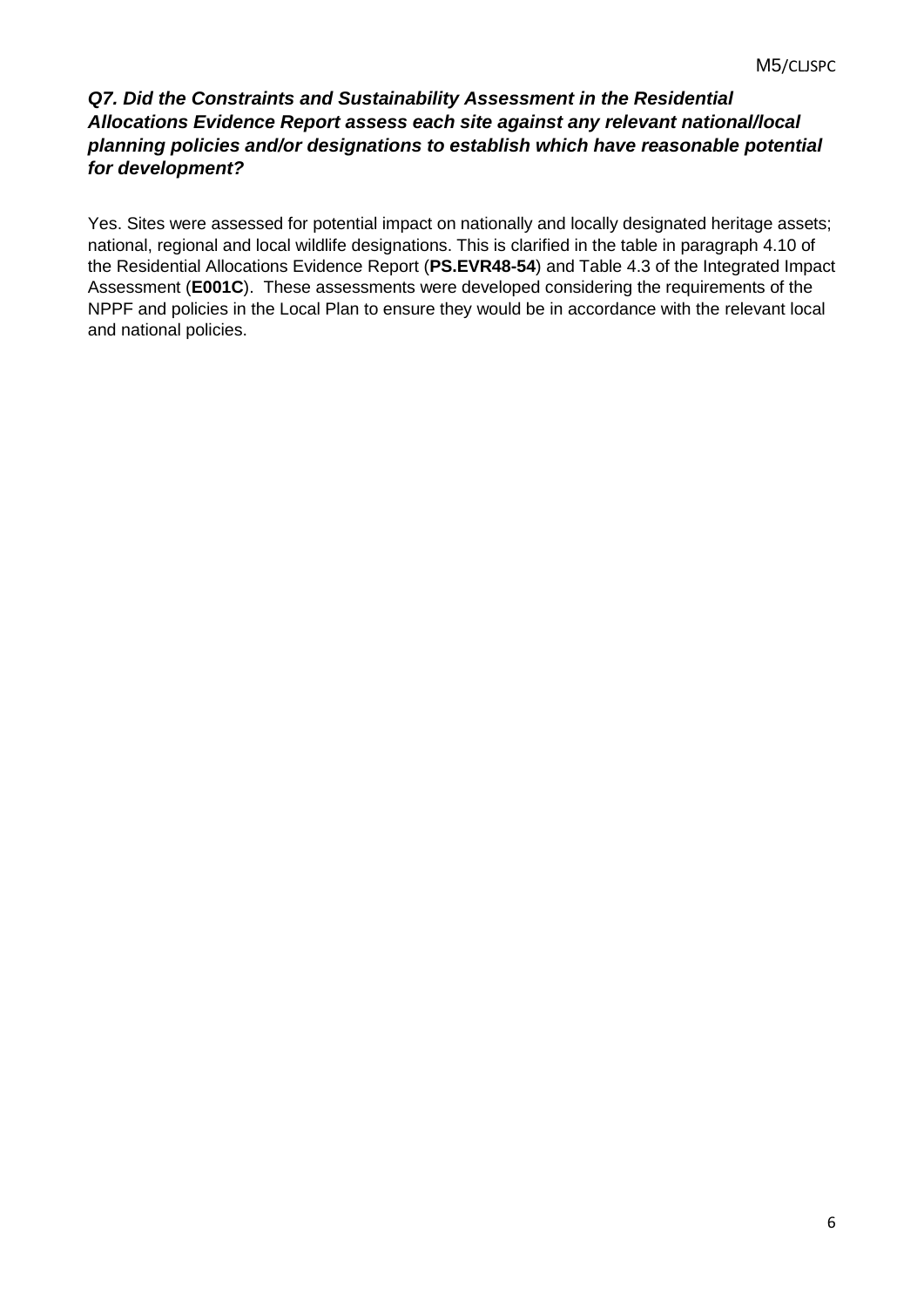#### *Q8. Are the allocations in the Lincoln Urban Area justified, effective and consistent with national policy?*

Yes. The Residential Allocations Evidence Report (**PS.EVR48-54**) demonstrates the justification for the selection of sites and how they are consistent with national policy. It is considered that the sites, both taken as a whole and individually, are effective for the Lincoln urban area.

# **Issue 5c – Allocations in Main Towns (Gainsborough and Sleaford – Policy LP50) and Market Towns (Caistor and Market Rasen – Policy LP51)**

## *Q9. Are the allocations in the Main Towns and Market Towns justified, effective and consistent with national policy?*

Yes. The Residential Allocations Evidence Report (**PS.EVR48-54**) demonstrates the justification for the selection of sites and how they are consistent with national policy. It is considered that the sites, both taken as a whole and individually, are effective for each of the Main Towns and Market Towns.

# *Q10. What are the reasons for the revised indicative dwelling capacity on site CL4686? Why has this been reduced from 450 to 245 units? Is MM/SC/5 necessary to make the Local Plan sound?*

This site is coming forward as a housing zone site under a government-backed scheme aimed at boosting the supply of housing. It is the subject of a Local Development Order (LDO), which has now effectively granted outline permission on the site, being adopted by West Lindsey in July 2016. The reason for the changes are that during detailed work leading up to the finalisation of the LDO, an area of a former power station was removed from the LDO area. Furthermore, through consultation on the proposals, Lincolnshire County Council considered the proposed car parking ratio to be insufficient and therefore the dwelling numbers have been reduced to accommodate the additional parking spaces required. As the LDO has now been adopted, it is necessary to make the change to this policy to ensure it is sound and reflect the provisions of the LDO.

.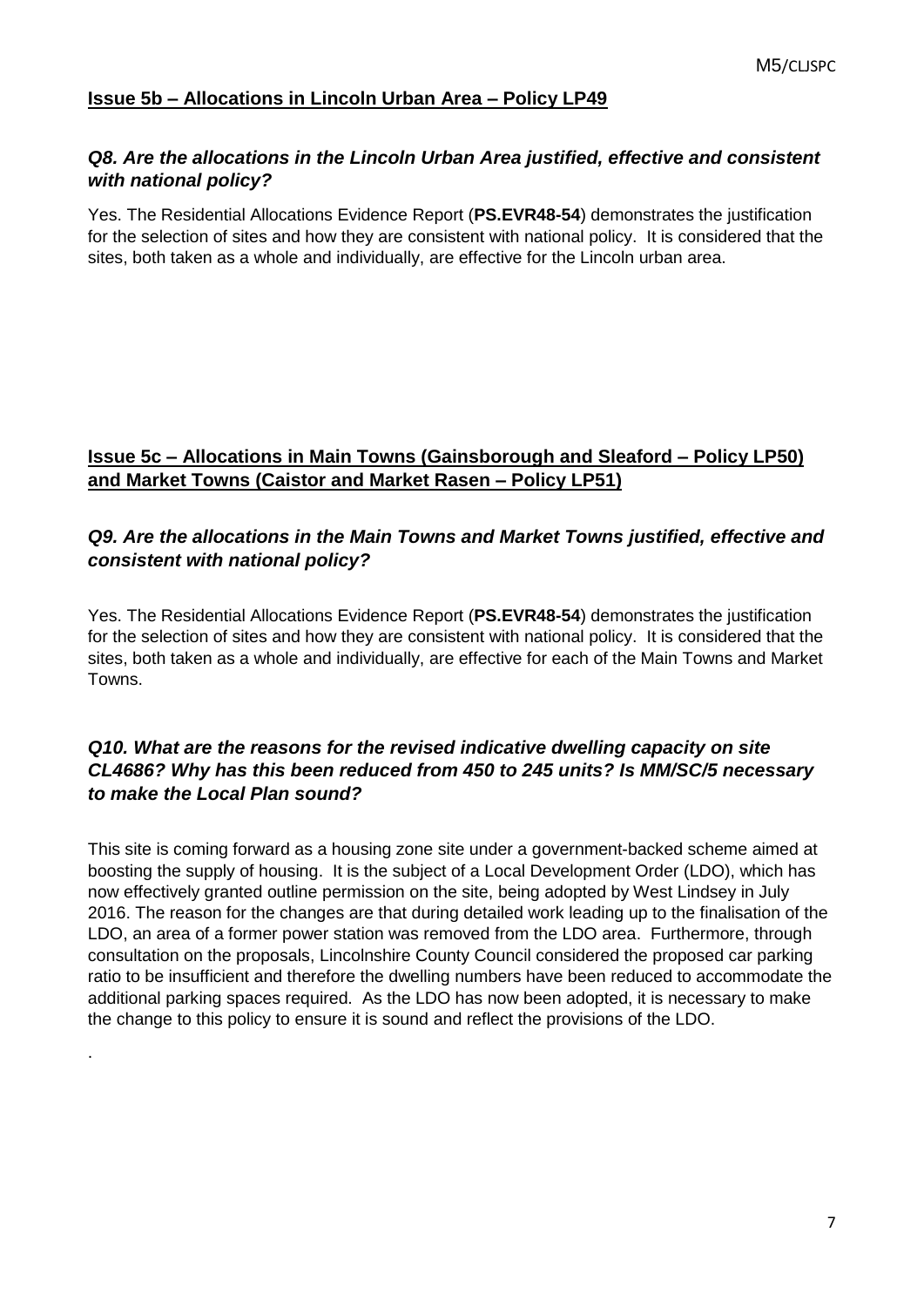#### **Issue 5d – Allocations in Large Villages – Policy LP52**

# *Q11. Are the allocations in the Large Villages justified, effective and consistent with national policy?*

Yes. The Residential Allocations Evidence Report (**PS.EVR48-54**) demonstrates the justification for the selection of sites and how they are consistent with national policy. It is considered that the sites, taken as a whole, for each settlement, and individually, are effective.

# *Q12. Is the addition of allocation CL4007 through MM/SC/6 necessary to make the Local Plan sound? Is this necessary? Does the allocation materially affect the spatial distribution of housing or position of Bardney within the hierarchy of villages?*

The request to add CL4007 is as a result of it being allowed at appeal in April 2016 and therefore it is necessary to ensure the Local Plan is up to date with development sites in Central Lincolnshire. Bardney is an appropriate location for growth of this level, being a Large Village in the Lincoln Strategy Area, in accordance with the spatial strategy and settlement hierarchy. Bardney had 73 dwellings allocated in the submitted plan, a relatively low level of growth in comparison to other Large Villages in the Lincoln Strategy Area. As such it does not affect the spatial distribution of housing or the position of Bardney in the hierarchy and helps present the most up to date position on growth occurring in Central Lincolnshire.

## *Q13. How was the scale of development proposed in allocation CL1100, and cumulatively with other allocations in Witham St Hughs defined? Is the level of growth proposed comparable with other Large Villages in the Lincoln Strategy Area?*

Witham St. Hughs is a new village developed at a former RAF base. The level of growth in Witham St Hughs is implied in the concept of a new village. It is well connected to the road network and is growing in terms of population and services. The area is relatively unconstrained and presents an opportunity to strengthen the provision of services in the village. The growth in the Local Plan for Witham St. Hughs is 1,394 dwellings across three sites. This is larger than any other Large Village in the Local Plan, but it is appropriate given the context of the village. Since the submission of the Local Plan for its examination, an Outline planning application for 1,100 dwellings and 150 care/retirement units (C2/C3) was approved by North Kesteven Planning Committee on the 13th September 2016, subject to the signing of a Section 106 Legal Agreement.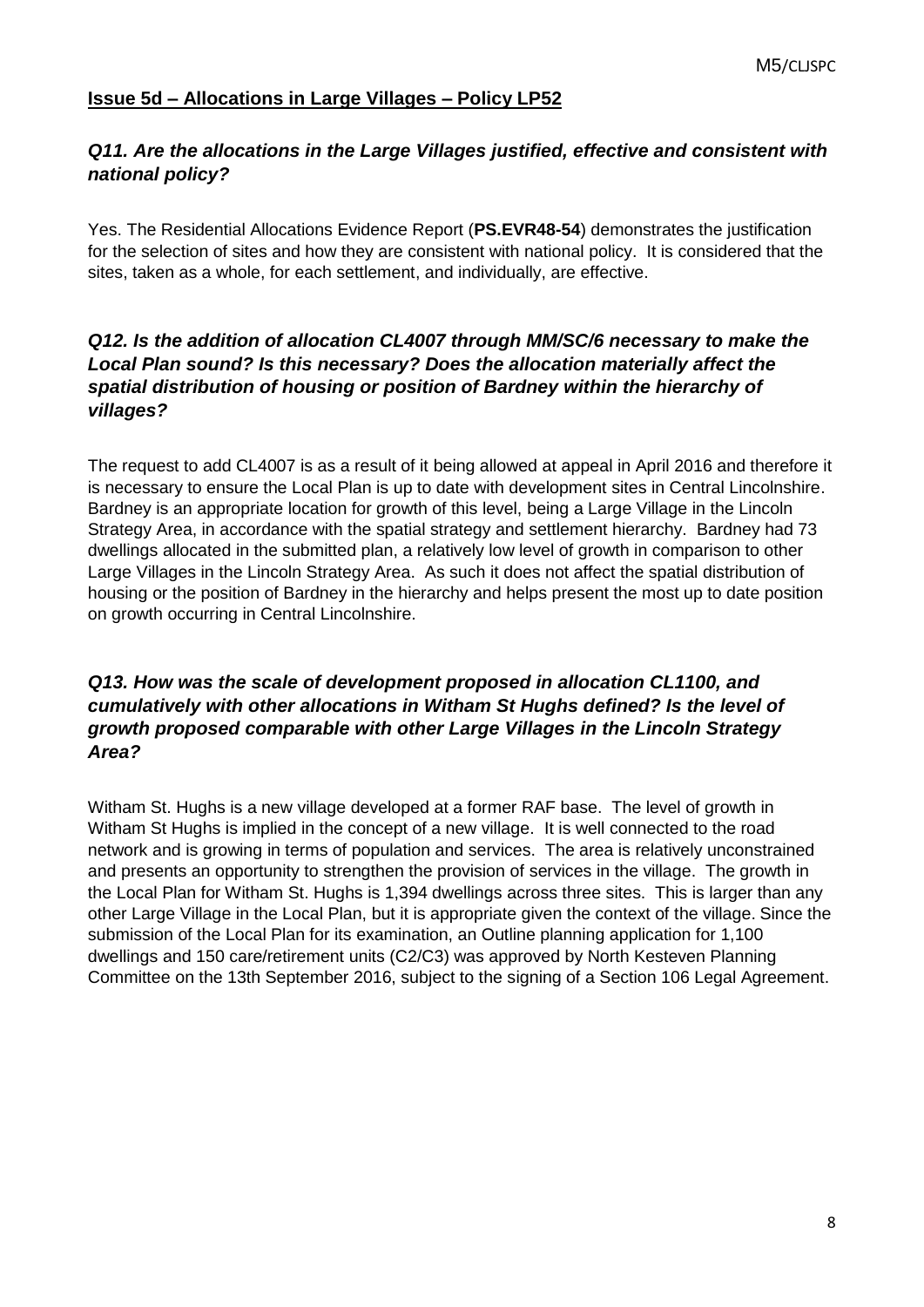#### **Issue 5e – Allocations in Medium and Small Villages**

### *Q14. Are the allocations in the Medium and Small Villages justified, effective and consistent with national policy?*

Yes. The residential allocations in Medium and Small Villages all benefit from planning permission, with the exception of Hemswell Cliff which is included to support the employment growth as a result of the Food Enterprise Zone designation. Therefore the allocations are justified, effective and consistent with national policy.

## *Q15. Should the plan take a more comprehensive approach to providing allocations (say under 25 dwellings) in Medium and Small villages commensurate with their size, role, function and accessibility to services?*

No

See Q6 response.

# *Q16. It is necessary to add additional allocations proposed through MM/SC/7? Is MM/SC/7 necessary to make the Local Plan sound?*

These sites all benefit from planning permission and as such their allocation ensure the Local Plan is as up to date as possible at the adoption stage, accurately reflecting the distribution of growth in Central Lincolnshire. Inclusion of these sites as allocations also provides greater certainty and clarity for villages and developers about the growth that will occur in these villages.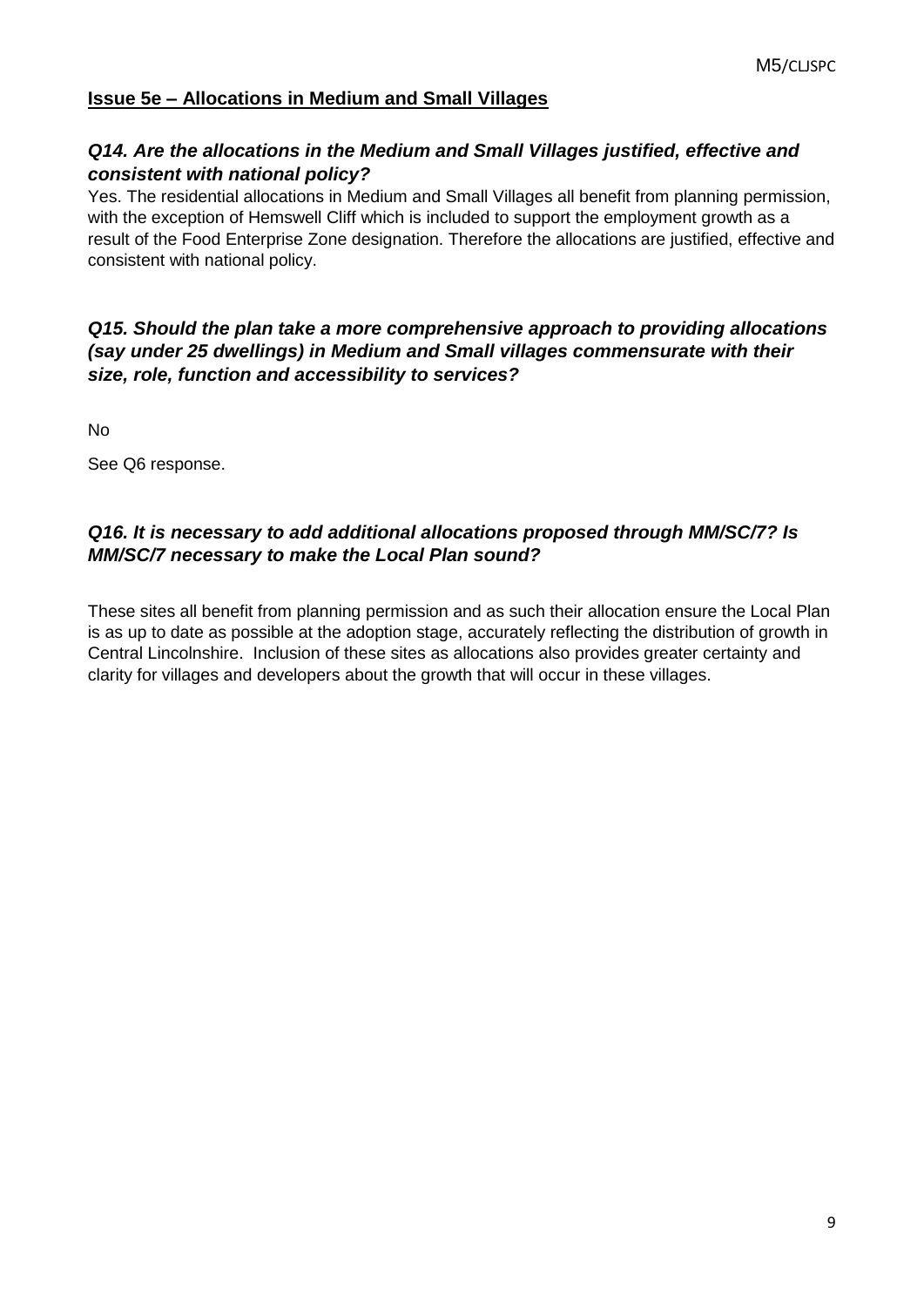# **Issue 5f – Development in Hamlets and the Countryside – Policy LP55**

# *Q17. Policy LP55 Part A refers to the re-use and conversion of non-residential buildings for residential use in hamlets and the countryside. What criteria and/or policies apply to similar proposals in small villages?*

Part 6 of policy LP2 states that Small Villages will "*accommodate small scale development of a limited nature, proposals will be considered on their merits but would normally be limited to 4 dwellings*…" Conversion of a non-residential building for residential use would typically be considered to be small scale. Furthermore, a site with a building on would constitute brownfield land and so would sit at the top of the sequential test for site selection in policy LP4.

#### *Q18. Similarly, how does the Local Plan provide a basis upon which to assess the re-use and conversion of non-residential buildings in the Lincoln Urban Area or adjacent to Main / Market Towns?*

Parts 1 and 2 of policy LP2 provide the basis for considering the principle of development within and adjacent to the Lincoln Urban Area and Main Towns. Both sections state, "*Additional growth on non-allocated sites in appropriate locations will also be considered favourably*."

For Market Towns, part 3 of policy LP2 states, "*Most of this growth will be via sites allocated in this plan, or appropriate infill, intensification or renewal of the existing urban area. However, additional growth on non-allocated sites in appropriate locations on the edge of these market towns may also be considered favourably*…"

# *Q19. As identified through Issues 3c and 3d above, Policies LP2, LP3 and LP4 accept the possibility of development on the edge of settlements. In contrast, Policy LP55 restricts new dwellings in the countryside. In this context how will the 'countryside' and 'appropriate locations' (as per Policy LP2) be defined? Does Part D need to provide a caveat, explanation and/or or other mechanism so as not to preclude residential development under Policies LP2 and LP4?*

Please see the answer to Matter 3, Issue 3d, Question 13. No change is needed to this policy.

**Q20. Is Part G consistent with paragraph 112 of the Framework which states that** *"local planning authorities should take into account the economic and other benefits of the best and most versatile agricultural land. Where significant development of agricultural land is demonstrated to be necessary, local planning authorities should seek to use areas of poorer quality land in preference to that of a higher quality."*

Yes.

Central Lincolnshire has a strong agricultural economy which is of local, regional and also national importance. The Committee has made decisions, through site allocations, where the majority of